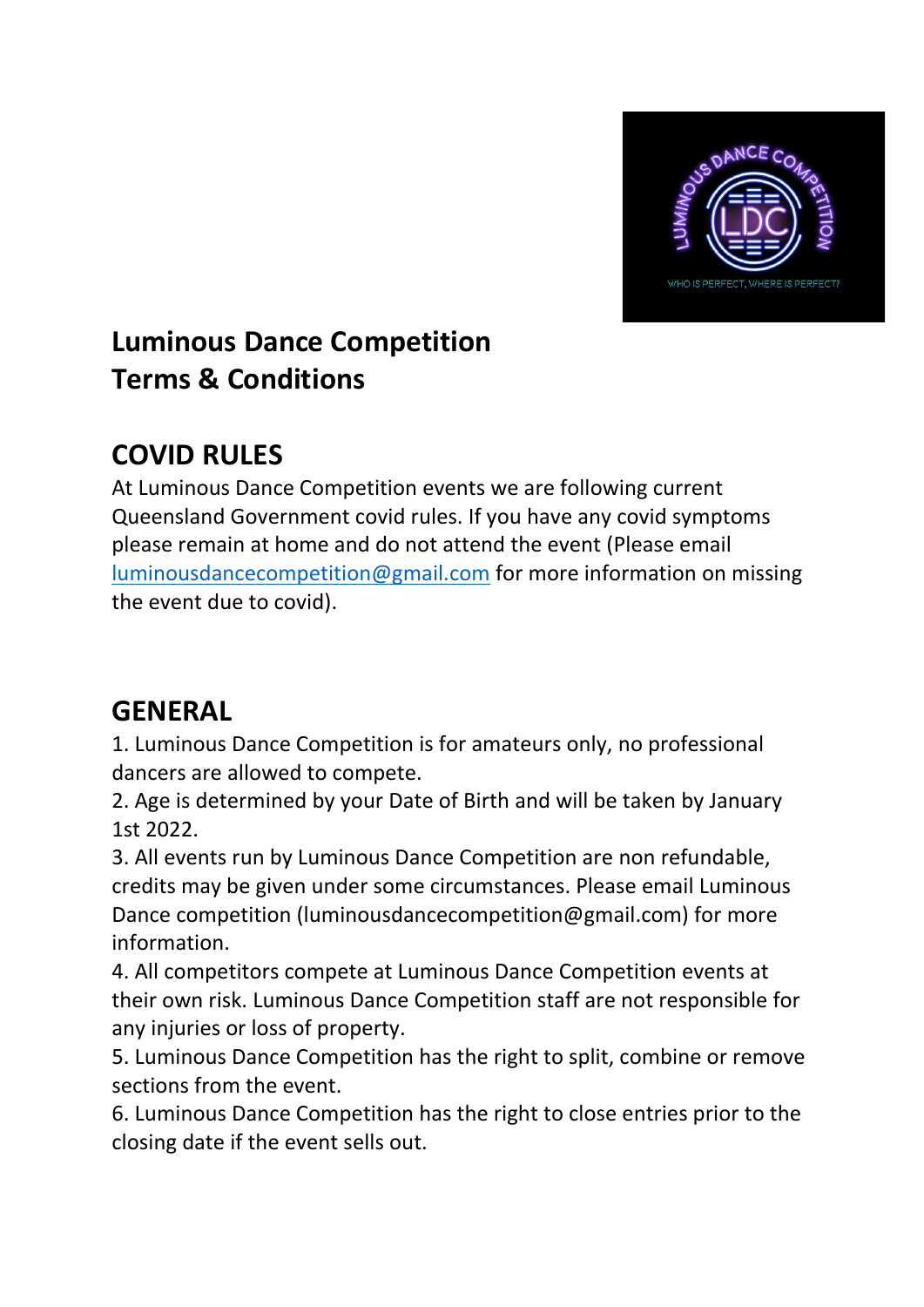7. It is prohibited if the competitor has been taught by or has associated with the adjudicator within 6-12 months of the event.

8. Competitors must arrive at the time allocated on the program and wait to be signed in backstage before proceeding to the dressing rooms.

9. The adjudicators decisions are final, a competitor, parent or teacher are not allowed to speak with the adjudicator at the event. This will lead to a discussion with the staff of Luminous Dance Competition and may lead to a disqualification.

10. All areas of the venue must be kept clean and left the way you found them. There will be no food or drink allowed in the dressing rooms, water is permitted.

11. All competitors must wear stockings or tights underneath their costume. If presented side stage without them you will be asked to put some on before you can perform.

12. All competitors must purchase a compulsory competitors pass for each event, this allows spectators to have free entry to the event.

13. No rehearsals are allowed onstage during the event.

14. Luminous Dance Competition is allowed to run up to 1 hour early of the time given to you on the program. It is the competitors responsibility to be there in plenty of time.

15. No video or photography is permitted backstage or in the theatre. Under government safety, privacy and copyright laws of recording of sound and images is prohibited.

16. The sections will run in order of the program, if a competitor is not present they have until the end of their section to be present, otherwise they will not be able to perform.

17. Luminous Dance Competition is a friendly and supportive

environment, bullying and bad behaviour will not be tolerated.

18. Once entries for the event have closed you will not be able to ad on or change your entries. Please double check before submitting your entries.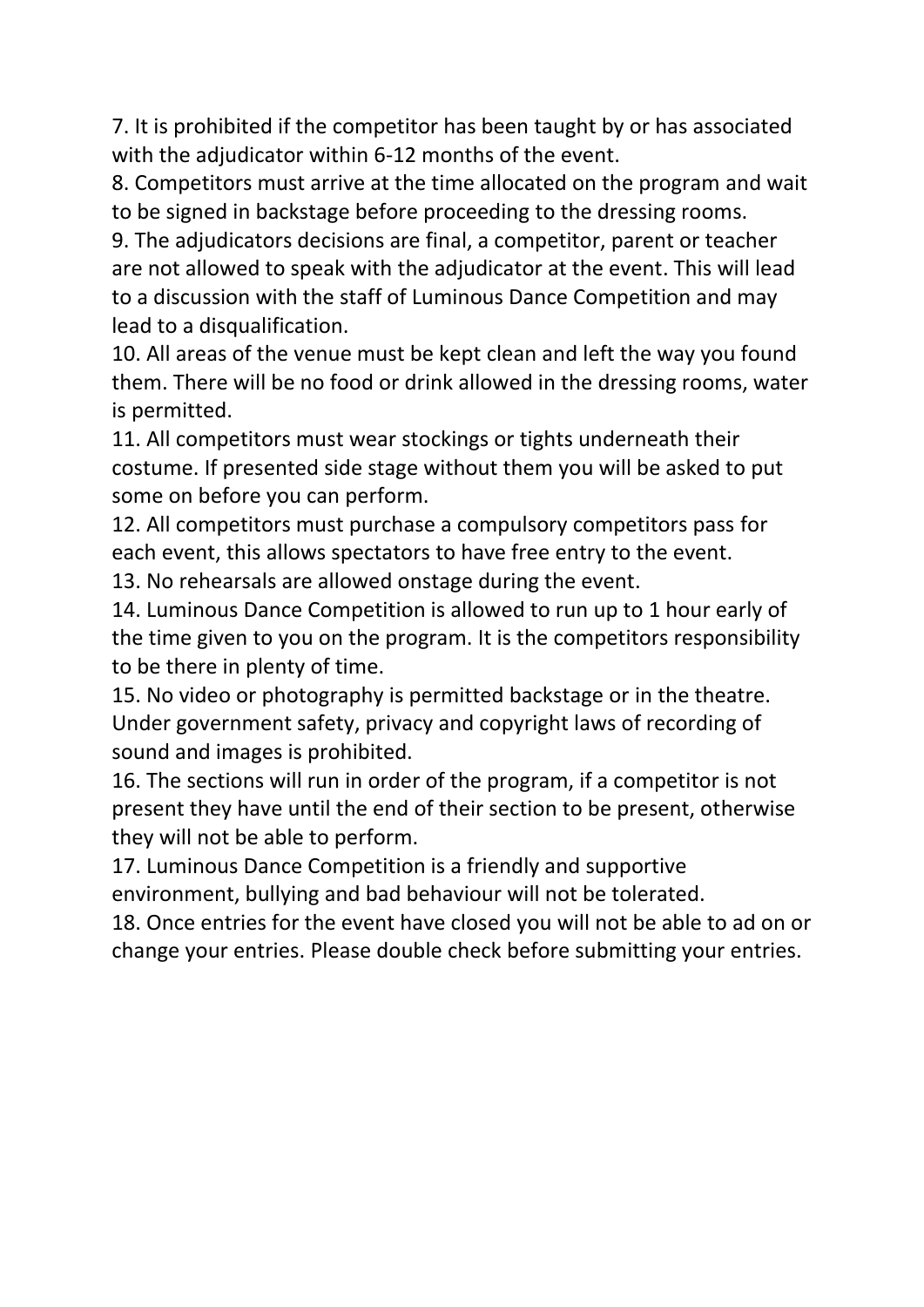# **MUSIC, PROPS, VENUE & AWARDS**

1. Time limits for Solos, Duos & Trios is a MAX of 3 minutes. Time limits must be followed, if music goes over the max of 3 minutes, there will be a point deduction.

2. No CD's or USB's will be accepted. We are using Music Uploads which requires a small fee to set up your account and a small fee to have your music uploaded for our event. All music must be uploaded to Music Uploads before the closing date.

3. Competitors have full responsibility of their props and must be able to bring them on and off stage.

4. Props cannot be left at the venue, they must go home with the competitor.

5. No flames, glass, fresh fruit or flowers are permitted on stage.

6. There will be no special lighting, blackouts or closed curtains for any acts.

7. After each session there will be awards presented on stage, this will include placings of each section and judges awards for those age divisions.

8. No food or drink is allowed into the theatre. Only water will be permitted.

9. We expect you to clean up after yourselves, please leave the venue how you found it and let Luminous Dance Competition staff know of any issues.

10. No smoking is permitted inside the venue at anytime.

11. By entering Luminous Dance Competition events you have given the right for photos to be taken of the competitors onstage and behind the scenes, unless you have stated otherwise.